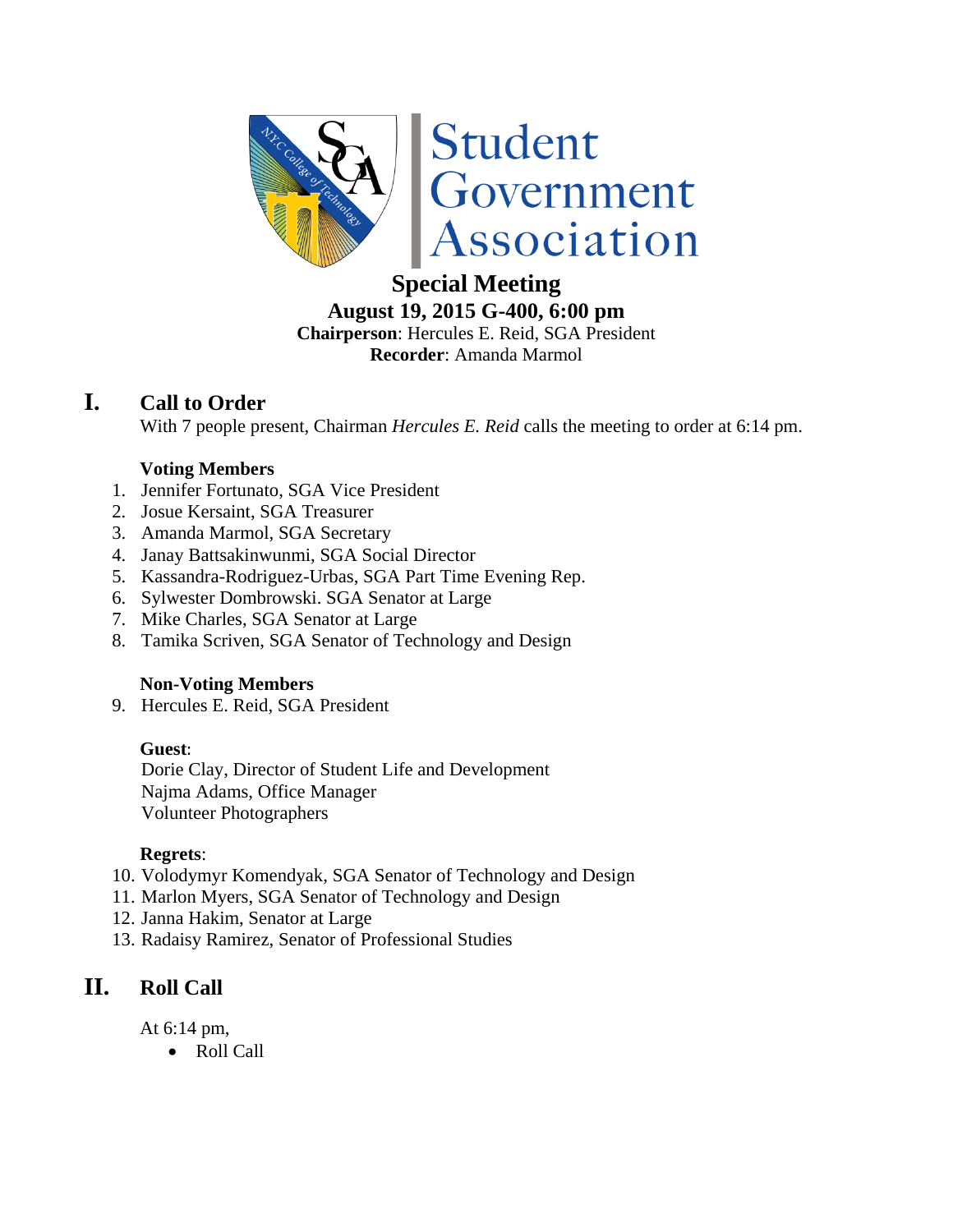### **III. Approval of Minutes**

**Motion** SGA Part Time Evening Rep, *Kassandra-Rodriguez-Urbas* motions to approve the minutes for the August 12, 2015 meeting. SGA Vice President, *Jennifer Fortunato* seconds the motion. All in favor. Zero abstentions. Zero Opposed. Motion passes unanimously.

## **IV. Committee Reports**

SGA President, Hercules E. Reid, made those present at the meeting aware that it is vital all chair persons of each committee come together as soon as possible to discuss committee duties. The Event Committee will share their proposal on the Welcome Back Bash at the next meeting.

#### **V. The Office**

- a. **Update from the office manager:** SGA Office Manager, *Najma Adams*, informed everyone about their business cards. Orders have been place and expected arrival will be Friday, August 21<sup>st</sup>. SGA members who have yet informed Najma on office hours for the fall semester must do so as soon as possible.
- **b. Voting on Chief Justice Position** Table

#### **VI. New Business**

- a. **SGA Retreat** SGA President, *Hercules E. Reid* and SGA Treasurer, *Josue Kersaint* are in the process of choosing a venue for the SGA Retreat. All members voted unanimously on having the SGA Retreat held on a weekend (Friday afternoon through Sunday afternoon). Hercules will be creating a "doodle poll" so that all SGA members may choose which weekend (September 18-20 or September 25-27) works best for them. Hercules will also be getting in contact with the SGA Advisor, Dr. Williams on what date works for him to join the retreat.
- b. **SGVolunteers** SGA President, *Hercules E. Reid* presented the SGA members with his idea of creating a volunteer group known as the SGVolunteers. These individuals will be assigned to one of the three categories (Outreach, In House or Leadership). Those apart of the "outreach" group will be responsible for promoting future SGA events throughout City Tech, getting other students to attend the events and creating the "hype" of the event. Those apart of the "in house" group will be in charge of informing City Tech students on what's going on in Student Government, asking them about changes they may want to seek at the college etc. Finally, the "leadership" group is for those whom hold interest in becoming a part of the SGA in the future. They will be given the opportunity to intern with current SGA members and learn as well as have hands-on experience on the positions they seek interest in.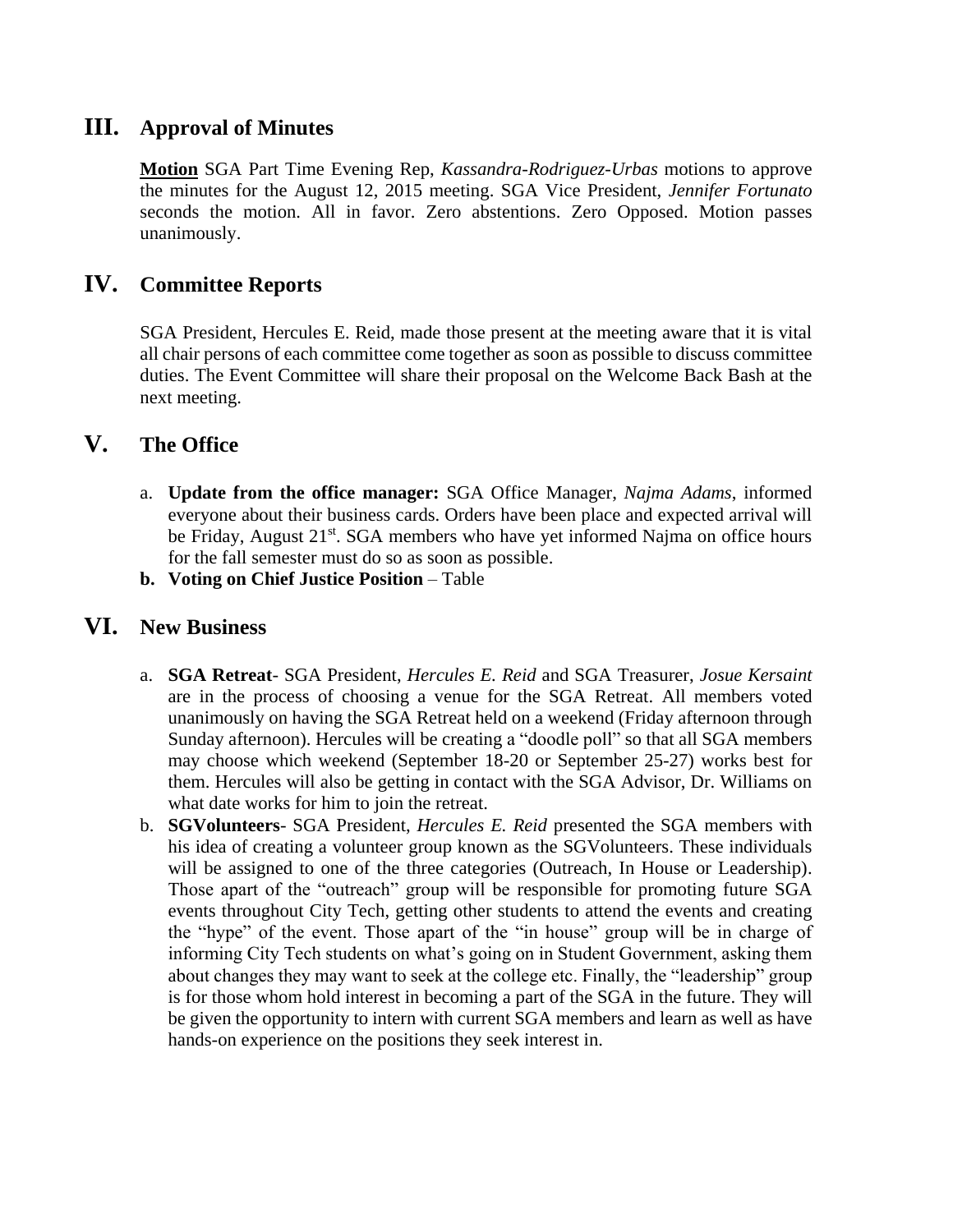## **VII. Open Discussion**

- a. **Open House** SGA will be hosting their "open house" from August 31st through September  $4<sup>th</sup>$ . This will give the student body the opportunity to become familiar with the SGA office location as well as meeting with SGA members. SGA will reach out to NYPIRG and the Wellness Center to see if they're interested in hosting an "open house" as well.
- b. **General Meetings Throughout the Semester** As stated in the SGA Constitution, it is required that SGA holds a general meeting the first Thursday of every month. SGA President, *Hercules E. Reid* will be creating a "doodle poll" so that all members may list their time of availability. The time of the meeting will be chosen based on the majority of votes on the doodle poll.
- c. **Sexual Harassment Training** Director of Student Life and Development, *Dorie Clay* informed SGA members that they are all required to attend a rigorous Sexual Harassment Training. SGA members must come together and agree upon a date for this training before the month of October.
- d. **Back to School Event –** Event Committee must receive a final confirmation on their location for the back to school event as well as food, music and games that will be provided at the event. They must also contact SGA Senator at Large, Sylwester Dombrowski once it is all finalized so that he may create the flyers/poster for this event.
- e. **Meeting with College Association Board –** Members of C.A.B. will holding a meeting with the C.A.B. representative on September 11<sup>th</sup>. SGA President, *Hercules E. Reid* and SGA Treasurer, *Josue Kersaint* will decide on what time the meeting will be held.
- f. **Summer Budget –** An estimate of the budget that was accrued this summer in student activity fee is \$16,500. After August  $26<sup>th</sup>$ , all remaining summer funds will go to reserves. SGA members agreed on purchasing SGA merchandise as well as a new printer for the SGA office with the summer funds.
- g. **St. Jude Fundraiser** SGA Treasurer, Josue Kersaint proposed on having a fundraiser for St. Jude Hospital. Currently, St. Jude Hospital is hosting their fundraisers throughout all CUNY schools and is hoping to raise \$1,500 with City Tech. St. Jude Hospital is hoping host this event at City Tech on September  $8<sup>th</sup>$ . Josue and Hercules will continue to discuss where this event will be held and if it is possible for it to be held on September 8<sup>th</sup>.

## **VIII. Photo-Shoot**

Volunteer Photographers took a group photo of the SGA members as well as individual photos for future postings, possibly on the City Tech website and around the campus so that the student body may become more familiar with the SGA members and what position they hold.